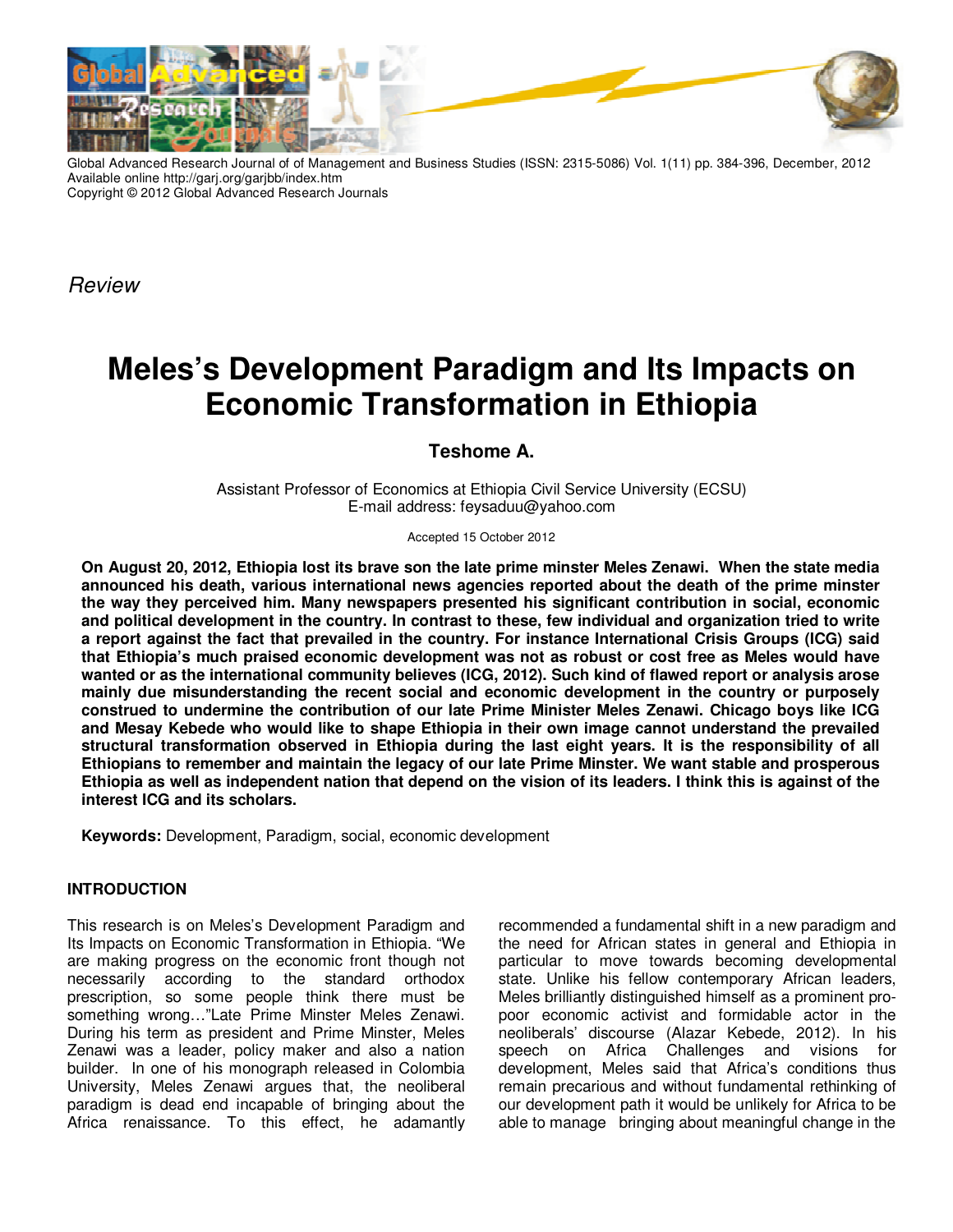economic domain. The purpose of this article is to present Meles' development paradigm and its contribution on economic transformation in Ethiopia. This article is consisting of six sections including an introduction. The second section explains the concept of development paradigm. The third section discusses about the major types development paradigms: Neoliberal and Developmental State. The fourth section identifies the major argument of our late prime minister on the democratic developmental state. The fifth section analyses the economic transformation achieved in the country after the developmental state has been in place in Ethiopia. The last section presents the conclusion and recommendation.

#### **What is development paradigm?**

Development paradigm is a completely new way of thinking that can bring social, economic and political transformation to improve the well being of the society. It is a modality or path to follow to achieve development, based on a codified set of activities and/or based on a vision regarding the functioning and evolution of a socioeconomic system (FAO, 2011). In other words a development paradigm is an economic system for development that is composed of interactive functions among markets, governments, and institutions (ADB, 2003). It should be understood as a statement of the core values that a nation or regional grouping should adhere to in the future whenever it formulates policies, makes strategic choices and takes administrative action. According to Abonyi Nichodemus Nnaemeka (2009), the basic assumptions of the development paradigm are as follows:

1. Development is not economic growth even though economic growth in large measure determines its possibility.

2. Development paradigm cannot, therefore, be judged merely by its conduciveness to economic growth although this criterion of judgment is not irrelevant to its validity.

3. Development is not a project but a process.

4. Development is the process by which people create and recreate themselves and their life circumstances to realize higher levels of civilization in accordance with their own choices and values.

5. Development is something that people must do for themselves, although the help of others can facilitate it.

If people are the end of development, as is the case, they are also necessarily its agents and its means.

Africa and the global environment are to be taken as they are and not as they ought to be. What the paradigm contributes is some idea of what they can be.

#### **Types of development paradigms**

The idea of economic development received more attention after World War II when the gap between rich and poor got wider and wider. Economic development refers to the reorientation and reorganization of an entire economic system for improving the welfare of the society. The challenges of the 1950s determined what type of development paradigm would enable the developing countries to attain sustainable economic growth. During the post independent period, developing counties mainly focused on nation building and more government intervention. After the end of World War II, with the emergence of newly independent states in Africa and Asia, the international community embraced a state-led model of development, which was intended to bring about industrialization and entrepreneurship through intensive and deliberate effort and state intervention (V. Fritz and A. Rocha Menocal, 2006). Except for some East Asian countries, most of the developing countries especially Sub Saharan African (SSA) countries were not successful in their development endeavors.

Though there were different schools of thoughts since 1776, the clear diversion regarding development paradigm started during the 1980s. Up to the great economic depression of 1927, classical. It is one of the dominants economic thought that promote the market outcome is more efficient than the government intervention economic had influenced or was the dominant economic thoughts. But after 1936, John Menard Keynes challenged the classical economic thought by promoting more government involvement in the economy. In general someone can observe two broad different development paradigms during early 1980s, which are known as neoliberalism and developmental state development paradigms.

#### **Neoliberal development paradigm**

Neo-liberalism development paradigm was started during 1960s by a group of professors from Chicago University mainly by Milton Friedman. Milton Friedman (July 31, 1912 – November 16, 2006) was an American economist, statistician, and author who taught at the University of Chicago for more than three decades. It is an ideology based on economic liberalism. The ideology favors economic policies based on neoclassical theories of economics that minimize the role of the state in the management of an economy and advocates a greater role for the private business sector. Neoliberalism seeks to transfer control of an economy from the public to private sector, with the belief that it will produce a more efficient government and improve the economic health of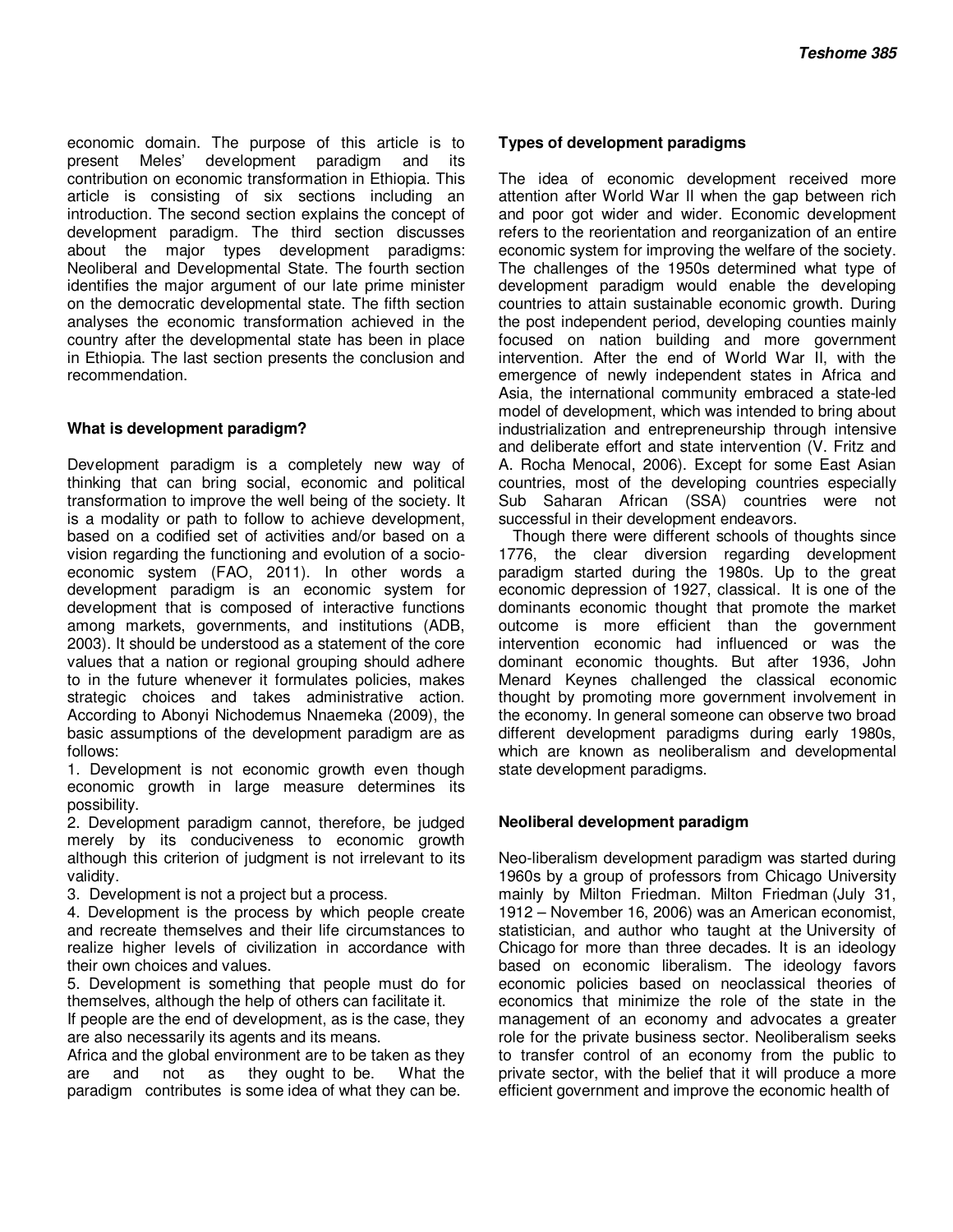#### the nation.

The basic assumption of neoliberalism is that human beings will always try to favor themselves. Neoliberalism is not a movement that simply took place overnight. Instead it grew over time as a result of a changing world market. In the 1970s authoritarian regimes played key roles in the economies of their respective countries. Such is the nature of human desire to rent seeking, corruption and inefficiency when the government intervention is higher in the economy. The only solution to solve this problem is to reduce as soon as possible the government intervention and promote free market economic system. Here the interesting point, neo-liberal does not consider there would be market failure. For them the demand and supply represent the right benefit and cost of goods and services produced in the economy. Neoliberal academics, decision-makers, business leaders, politicians and opinion formers have thus argued that market competition should be the organizing principle of ever more areas of life from the production of cars, to delivery of health services a policy which requires stripping the state of "excessive involvement" in the economy and in society. Neo-liberal development paradigm promotes minimal government intervention sometimes they called it "night watchman state" whose role has been reduced to protecting private property and enforcing contractual agreements. Classical liberalism is often associated with the belief that the state ought to be minimal, which means that practically everything except armed forces, law enforcement and other "nonexcludable goods" ought to be left to the free dealings of its citizens, and the organisations they freely choose to establish and take part in. This kind of state is sometimes described as a "night-watchman state", as the sole purpose of the minimal state is to uphold the most fundamental aspects of public order.

By the early 1980s, a growing coalition of reformminded academics, policymakers and political elites were calling for the abandonment of the state-led model of development and a return to a market-based economy. They blamed the government economic mismanagement for higher unemployment, inflation and debt crises in developing countries. Three major factors were assumed to be contributes to the implementation of neoliberal development paradigm. First, the economic crisis facing the Latin American and African countries was so severe that political leaders had no choice but to adopt neoliberal reforms. Second, pressure from international financial organizations forced politicians to adopt stabilization policies and neoliberal reforms. Third, governments implemented radical neoliberal programs because they sought to enhance aggregate economic growth and the "shock" strategy was more efficient than more gradual approaches.

The international assistance community, led by the IMF and the World Bank, embraced a set of neo-liberal economic policies through SAP. Structural Adjustment

Programmes (SAPs) required governments to redirect their spending away from public services and publicly owned enterprises into debt servicing. There were two objectives under the SAP: macroeconomic stabilization and structural reform. As mentioned above, the main purpose of the neoliberal development paradigm was to reduce the government involvement and promote the market in the production and distribution of goods and services. In order to reduce the government involvement in the economy, neoliberalism development paradigm advocated or promoted Fiscal Discipline (policies to combat trade deficits); Public Expenditure Priorities (to reduce expenditure through removal of subsidies); Tax Reform; Financial Liberalisation (towards market determined interest rates); Competitive exchange rates; Trade Liberalisation (to replace licenses with tariffs and to reduce tariffs); Foreign Direct Investment (Remove barriers); Privatization; Deregulation (of impediments to competition); Establish and expand property rights.

This development paradigm has been implemented in SSA between early 1980 to late1990. While neoliberalism can point to some successes, especially in its ability to become the dominant ideological force among policy makers an various global organizations, it has so far been unable to resolve developing countries' endemic problems of vulnerability to external forces, social exclusion, and poverty and has even aggravated some of them. The statistics of Africa's role in the global economy make the point clearer enough. Africa's share of exports in world trade, for instance, which was 2.4 per cent in 1970, dwindled to 1.4 per cent by 1990. Even its share of non-oil primary commodities fell from 7 per cent to less than 4 per in the same period (Abonyi Nichodemus Nnaemeka, 2009).

At a national and international level, neoliberal policies have led to a massive transfer of resources and power away from public institutions towards private ones, whittling away the means and ability of ordinary citizens to define, protect and promote the public interest.

Neoliberalism has been reshaping the world in its own image, that it replaced public decision-making with economic logic and social bond with formalistic and individualist market rationality (Martin Konings, 2009). It is blamed for more economic and social crisis in Africa. In these circumstances, Africa has become heavily indebted. Sub-Saharan Africa's debt as a percentage of GNP was 28.6 percent in 1980 and 107.9 percent in 1991. As a percentage of total exports it was 96.6 percent in 1980 and 329.4 percent in 1991. Debt service as a percentage of exports was 10.9 percent in 1980 and 20.8 percent in 1981. (World Bank 1993e: 285). According to Getahun Tafesse (2004), some of the reasons why Structural Adjustment Program has generally failed include:

The Program is characterized by "Top down" conditionality, which is driven by Washington Consensus;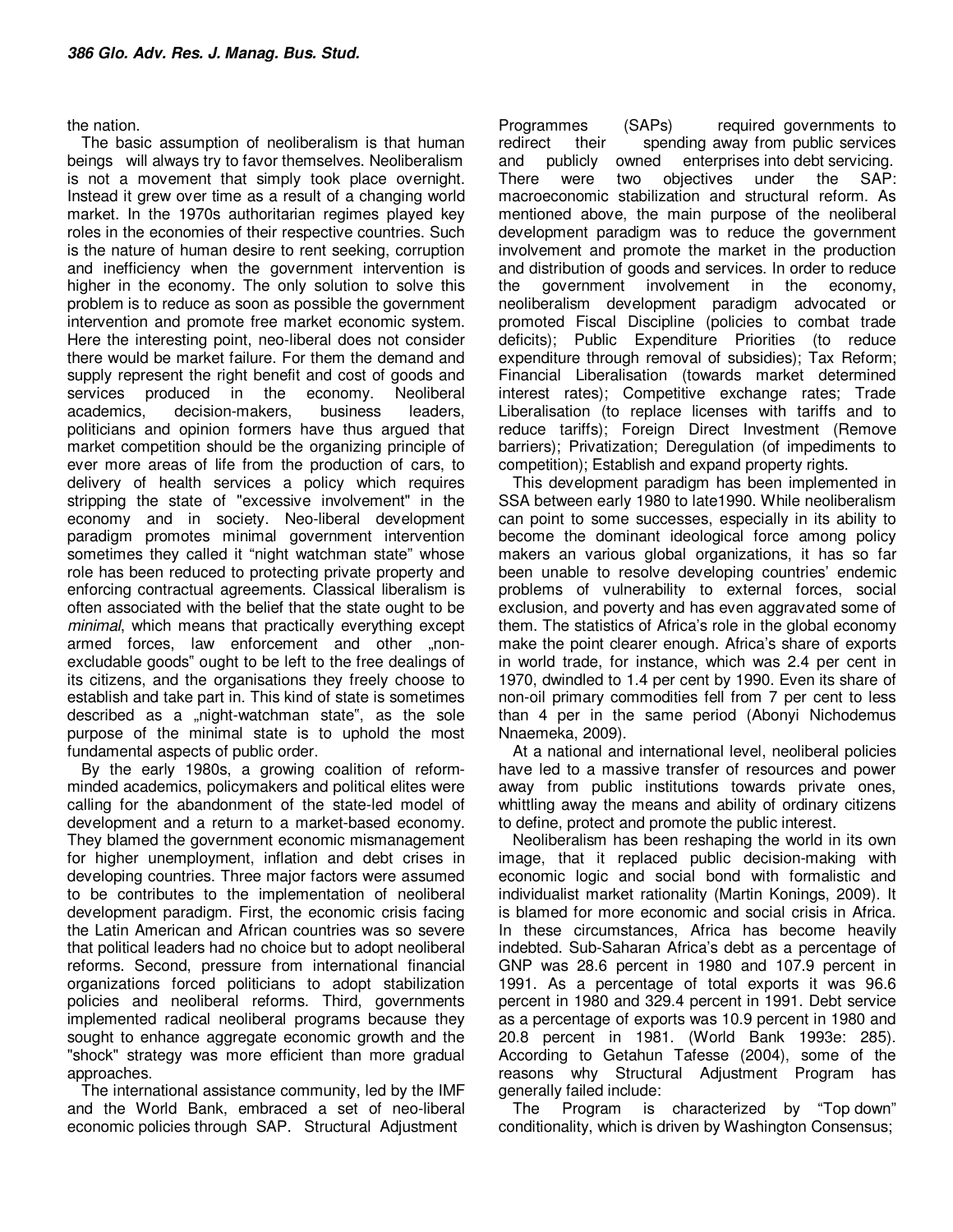There has been no "ownership" by countries implementing the program;

"Wrong economic fundamentals" that explain more on how current highly developed economic systems work as opposed to how poor economies can revive and initiate a dynamic process from within;

The Program has failed to appreciate and take into account "institutional" factors

The SAP‐inspired decades in Africa are today frequently referred to as the "lost decades", and the persistence on the poverty crisis has led international donor to rethink, revise and refocus their aid programs on debt relief-funded poverty reduction strategies. That is why since mid 1990s, a number of governments, NGOs and other organizations had undertaken to work out an alternative neoliberal development paradigm. Not only these, even those international organizations that promote the minimal government intervention has been realized the importance of strong government in the economy.

#### **Developmental state paradigm**

Realizing the failure of neoliberalism development paradigm in solving economic problems in developing countries, various writers suggested alternatives to neoliberal development paradigm. The 1997 World Development Report was thus dedicated to 'rethinking the state', and reaffirmed the position that 'the state is central to economic and social development'. Since then, there has been a growing awareness among development practitioners as well as academics of what this means- namely; that the orientation and effectiveness of the state is the critical variable explaining why some countries succeed whereas others fail in meeting development goals. One of the dominant and influential alternatives of neoliberal development paradigm that was forwarded by these scholars was developmental state development paradigm. The term 'developmental state<sup>1</sup>' has been dominating the development discourse, especially following the rapid economic growth of East Asian countries (such as Japan, Malaysia, Singapore, and South Korea). The concept of the developmental state addresses the role of the State in the process of structural transformation. In its contemporary usage, the concept of the developmental state came from Chalmers Johnson (1982) who used it to describe the phenomenal growth of the Japanese economy and its rapid industrialization after the Second World War. The term developmental state refers to a state that intervenes and guides the direction and pace of economic development. Developmental state, development paradigm refers to a situation in which state/government is determined to influence the direction and pace of economic development by directly intervening in the development process, rather than

relying on the uncoordinated influence of market forces to allocate economic resources. A developmental is defined as a state that puts economic development at the top priority of government policy, and is able to design effective instruments to promote such a goal.

It took it upon itself the task of establishing 'substantive social and economic goals' with which to guide the processes of development and social mobilization. This entails the importance of more government intervention in the area in which the market failed to provide goods and services. Actually the public sector economics course I am teaching in our university explains the rationale for government intervention. Government intervention is needed because of market failure, to attain fast and sustainable economic development and to reduce income inequality. In this juncture, nobody explains how neoliberal development paradigm can provide the above function of the state or government. UNECA (2011) argue that Africa's states have three major development tasks for achieving economic transformation: planning the process, formulating appropriate policies and implementing the plans and policies.

According to Esteban Pérez Caldentey (2009) developmental state has the following features. The idea of the DS is most closely associated with Chalmers Johnson and his seminal analysis of Japan's very rapid, highly successful post-war reconstruction and (re)industrialization.

First, the developmental state can be conceived as an interventionist state. Second, this does not imply that it make heavy use of public ownership. Rather, the developmental state tries to achieve its goals through a set of instruments such as tax credits, breaks, subsidies, import controls, export promotion, and targeted and direct financial and credit policies instruments that belong to the realm of industrial, trade, and financial policy. Fundamentally, while the 'developmental state' idea emphasizes the effectiveness of the state, the 'good governance' concept emphasizes the need to control the state. Third, the degree and type of government intervention varies over time in scope and content. It can depend on different factors, such as external/internal circumstances, and on the life cycle of the industry the state is trying to develop. Fourth, the developmental state requires the existence of a bureaucratic apparatus to implement the planned process of development. Finally, the developmental state requires the active participation and response of the private sector to state intervention.

Many argue that a developmental state will exist when the state possesses the vision, committed leadership and capacity to bring about positive transformation of society with a short period of time. Such transformation can take various forms. In the classical East Asian examples, it was aimed at speeding up growth, while at the same time enhancing opportunities to participate in the modern economy---most commonly through the expansion of public services such as education, health care and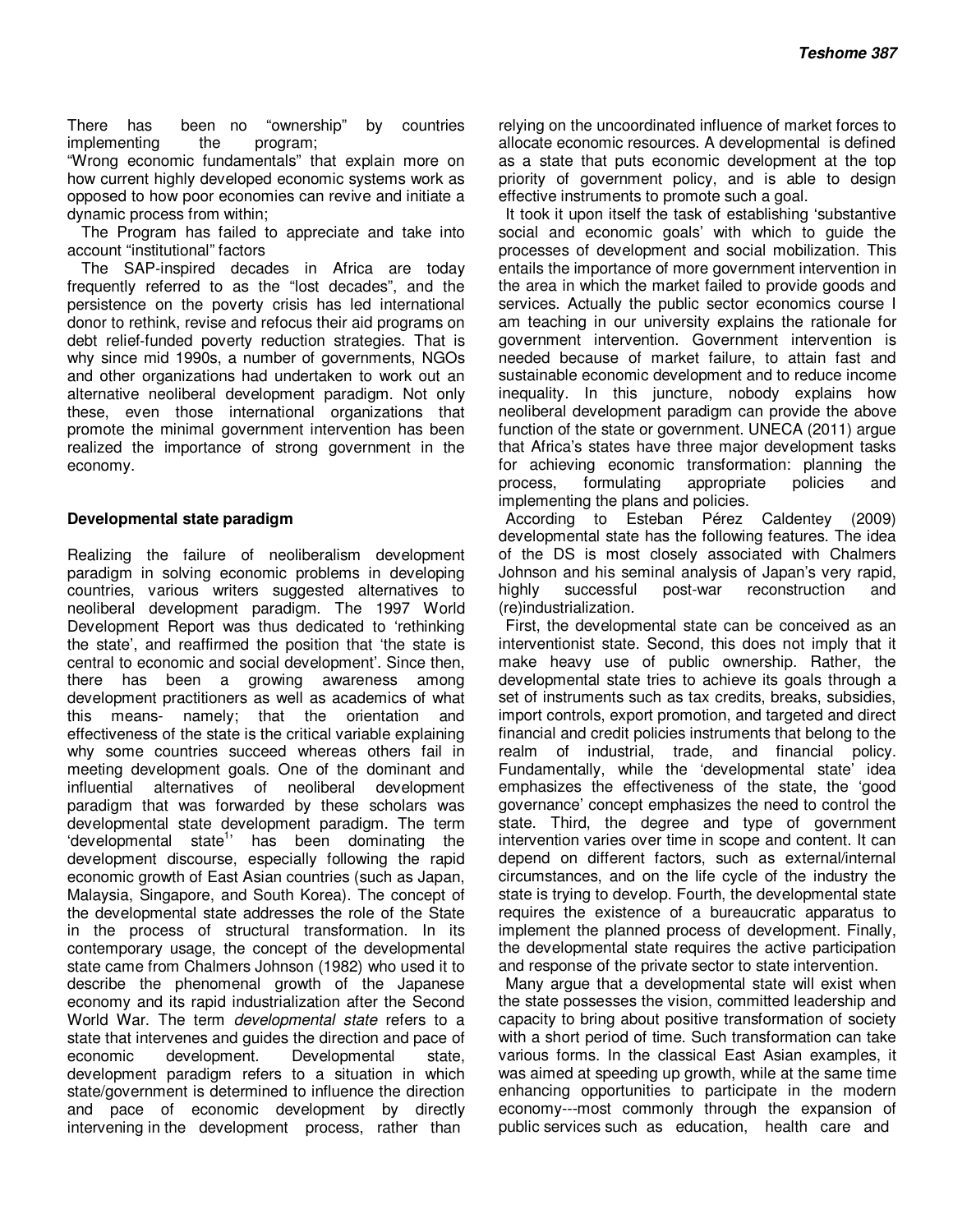agricultural extension. These are core areas where neoliberalism paradigm failed in Africa. Developmental states are marked by a combination of capacities, visions, norms and/or ideologies to solve social and economic problems.

Therefore, successful developmental States can have a number of common features. Firstly, they have formulated a clear vision for the developmental future of the economy, which has provided a common-sense approach to coordinating the evolution of different parts of the economic system. Secondly, they have sometimes encouraged the emergence of political elites who are not committed first and foremost to the enhancement and perpetuation of their own privileges. Thirdly, they have built technically competent bureaucracies who have been relatively insulated from sectional interests and been able to act in the general interest. Finally, successful developmental states have built their legitimacy on development results, ensuring that the benefits of development are widely shared and that the population is actively engaged in the process of formulating common national project of development.

#### **Meles' development paradigm**

Today, development challenges in the Third World remain much the same as they were in the early 1980s. More people are poor and hungry today and our planet is in greater environmental distress. The developing countries need new pragmatic development paradigm that solves the existing social and economic problems. As stated above in section 2, a development paradigm is the practice that defines a scientific discipline at a certain point in time.

Meles Zenawi (2009) asserted that the end result of neoliberalism has in fact proved to be that we have neither meaningful growth and transformation nor sustained liberalization and macroeconomic stability. During his life time our late prime minister identified a set of assumptions, concepts, values, and practices that constitute a way of viewing reality for the community that shares them, especially in an intellectual discipline. Many argue that he was behind a number of new ideas in Ethiopia as well as in Africa. Just to mention a few them that he pioneered are: the Ethiopian renaissance, NEPAD, green economic development, growth pool and one voice for Africa. In this section I will focus on his democratic developmental state the development paradigm.

According to Meles, a democratic developmental state can be defined as one that has the capacity to deploy its authority, credibility and legitimacy in a binding manner to design and implement development policies and programs for promoting transformation and growth, as well as for expanding human capabilities. Such a state takes as its overall socio-economic goal, the long-term

growth and structural transformation of the economy, with equity. Under democratic developmental state, the fruits of successful development are expected

to win popular support, which is confirmed through a series of elections. Thus, the democratic developmental state earns legitimacy and keeps its power for a long time through both economic performance and democratic procedure. It has three components: the introduction of democracy, the active role of the government, and the political support base.

Meles promoted more government intervention to adjust market failure and achieve sustainable economic development with lower income inequality. Meles also asserted that historical practice has shown that state intervention has been critical in the development process. He believed that pro-poor economic growth state should be the main nature of democratic developmental state in developing countries in order to improve the welfare of the nation. The mass participation of economic growth he believed could be achieved with strong and stable government intervention in the economy. He had strong conviction that the invisible hand promoted by neoliberals needed an institution to get the right price and optimum output.

According to Meles, neoliberalism development paradigm is responsible for economic failure in Africa. He argues that the neo-liberal paradigm, which suggested a non-activist and non-interventionist state, a night watchman state as conducive to economic growth, is based on two pillars. **Pervasiveness** generally refers to something being present in all parts of a particular thing or place.

The first one is that competitive markets are both pervasive and Pareto efficient. Pareto efficiency, or Pareto optimality, is a concept in economics with applications in engineering. The term is named after Vilfredo Pareto (1848–1923), an Italian economist who used the concept in his studies of economic efficiency and income distribution. The second one is rent seeking and rational choice theory. In economics, rentseeking is an attempt to obtain economic rent by manipulating the social or political environment in which economic activities occur, rather than by creating new wealth. Rational Choice Theory is an approach used by social scientists to understand human behavior. Our late prime minster tried to explain how these two pillars of neoclassical development paradigm does not reflect the economic reality prevailing in developing countries. Regarding the first pillar, competitive market cannot always ensure Praetor efficiency. Because Pareto efficiency assumes that there is perfect information and free mobility of factors of production. Also it assumes that producer and consumer objective is to maximize profit and utility which is highly unlikely in current situation. The other interesting point is Pareto efficiency does not consider the equity aspect of the economy.

The second pillar of neoliberalism, the minimal state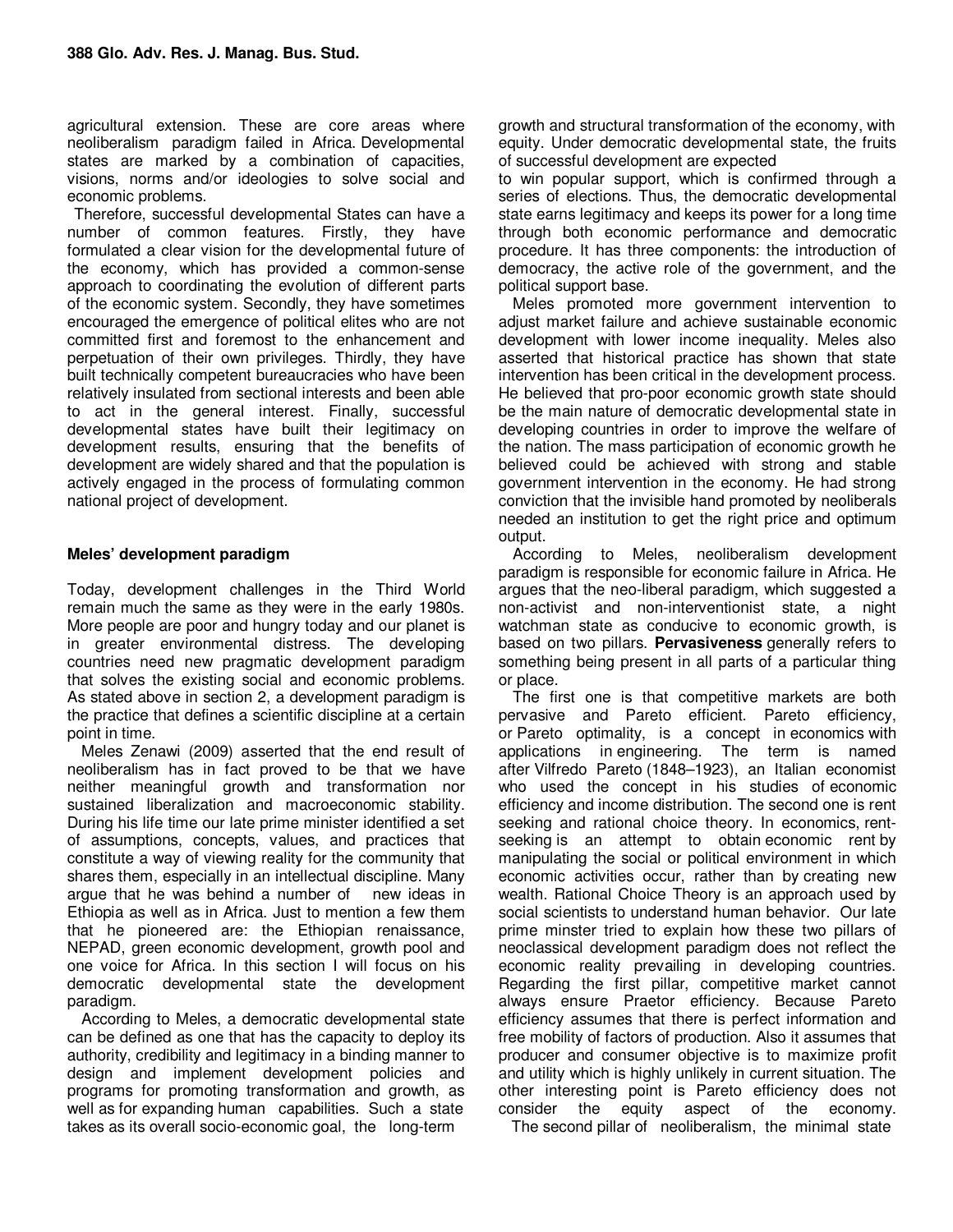intervention, was to reduce rent seeking and rational choice theory. According to this argument more government intervention leads to higher rent seeking due to individualistic nature of humans. Therefore the implication is that people are rational in their decision; we do not need government intervention. Meles explains that government created rent does not necessarily have to be socially wasteful. It becomes wasteful only if solely selfinterest maximizing individuals use it to create wealth at the expense of society and only if the state is incapable of improving the market. He said that it is not the size of government intervention that increases rent seeking rather the nature of the government. The proper and efficient design of government structure can reduces rent seeking.

The neo-liberal paradigm failed to uproot the rent seeking system because it denied the role of government as a dynamic agent of systemic change. The naïve view of "market is good, government is bad," which preached a minimalist government, could not create an agent powerful enough to launch a systemic change in a latecomer developing countries.

According to the late prime Minister of Ethiopia, Meles Zenawi, one of the lessons that development draws from South Korea and Taiwan is their ability to free rural communities from rent-seeking private landlords and to build 'developmental structures' through selective government intervention. According to Meles, in Ethiopia, a strong state is guiding the other members of society for development. A government led by a strong leader giving incentives (carrots) and disincentives (sticks) to economic actors such as farmers, workers, merchants, entrepreneurs, and foreign investors becomes instrumental to change behavioral patterns based on value creation rather than rent seeking.

In his speech at the 5th Meeting of African Ministers of Finance, Planning and Economic Development in Addis Ababa on March 26, 2012, the late prime minister said that the reforms in economic and political governance which Africa carried out more than three decades ago has generated not growth and transformation but deindustrialization, the enfeeblement of the African state and the associated malaise that has characterized our continent for far too long. Further he said that, we have to liberate our minds from the neo-liberal ideological shackles that have impoverished our thinking and hindered our progress. This bankrupt ideology insists that the African state should be enfeebled and limits its role to that of a night watchman.

Meles encouraged fast economic development with fair wealth distribution. According to him the neo-liberal ideology tells us that as governments we should focus on primary education and perhaps to some extent secondary education. The rest is for the private sector to take care of and for individual families to finance. This is a recipe for failure and the perpetuation of unjust distribution of wealth. We need to discard the neo-liberal

prescription and massively invest in tertiary education and technical and vocational training in addition to primary and secondary education and encourage the private sector to fill in the gaps where it can.

According to Meles, it is possible to achieve economic development with a range of policy instruments that include command-and-control approaches, market-based tools, information, cooperation, education and research. Command and control: These are rules and targets that are set up by the State and are legally enforced. They can achieve numerous aims, such as increasing resource or energy efficiency; reducing emissions, waste and the use of toxic substances; and protecting ecosystems. They may also aim to incentivize the use of certain technologies, address the polluter-pay principle and monitor the compliance of existing regulations. That is why he encouraged market for the goods and services that can be provided by market outcomes. When market failed due to the nature of public good, monopoly power and externality, then we need government intervention to correct market failure. In this regard Meles said neoliberal view on the role of the state was based on their colonial judgement of how the state functions; he stressed that they do not have any empirical and theoretical evidences. According to Meles the state should not follow the market rather the state must lead the market. Since free market forces will not drive economic transformation on their own, the developmental state must play a central role in resource allocation and in efficient coordination of crucial economic activities. This is particularly relevant to developing infrastructure, human capital, and the financial market and setting up production facilities in the agricultural and industrial sectors. Issues of market failure abound in this area, requiring the state's positive intervention.

The other argument of our late Prime Minster is about getting the right price or getting the basic right. The neoliberal paradigm gives priority for the right price that is determined by the market system. It argues that the right price encourages producers to produce more goods and services, which lead economic growth. In contrast to this argument Meles gave priority to getting the basic right. Meles gave more emphasis for non-price determinants such as infrastructure, social development, market information and technology.

In one of his speeches Meles said that he found the phrase, "getting the basics right", very interesting for two reasons. First, the reigning policy orthodoxy in Africa that reduced "getting the basics right" to simply "getting prices right." The reforms that were adopted and imposed on Africa since the 80s were based on the Washington Consensus, which strongly implied that all governments needed to do or should do was to get prices right and leave all the development business to the market and private sector. That policy orthodoxy was partly responsible for the two decades that Africa lost in its development endeavors. For Meles, getting the basics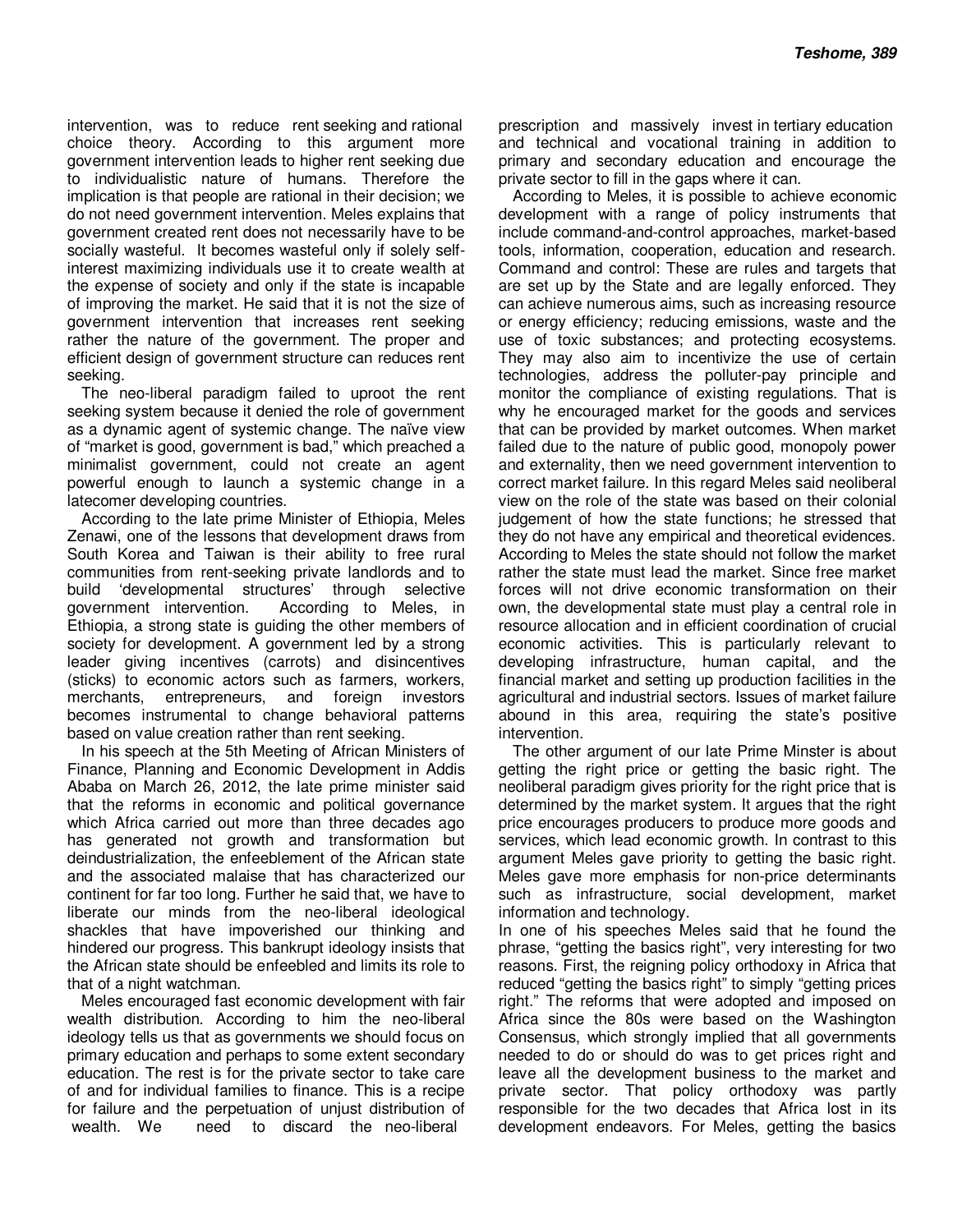right goes far beyond "getting prices right". In other words it is not possible to get the right price without better infrastructure, technology and market information. Only deregulating price of goods and services will not provide the right price without the availability of market infrastructure. That is why our late Prime Minister advocated rural electrification, telecommunication, infrastructure and technology for economic growth in Ethiopia.

To curb the financial constraint, Meles suggested to rely on alternative sources of finance and to get support from emerging countries rather than western lending agencies. The Prime Minister believed that, while domestic resource mobilization was not as it should be in Africa, additional resources for infrastructural investment from Multilateral Development Banks have reached a "dead-end" as a result of the "ideologically driven neoliberal onslaught on African states." Instead, he lobbied for the continent as a whole to engage as a group with emerging countries - Brazil, Russia, India, and China - to directly access their savings for investment in green infrastructure (Addis Fortune, 2011)

This implies that Meles developed the alternative development paradigm that has paved the way for economic growth in Africa in general and in Ethiopia in particular. He said that African countries are not assisted in finding ways of enhancing the capacity of the state and in addressing its weakness for carrying out its transformative function with some degree of effectiveness. Instead the policy prescriptions encouraged by international financial institutions has had the effect of weakening the state and of ensuring its emasculation. A radical change in policy prescriptions with respect to the state is thus a condition for any meaningful growth and development in our Continent. In the following section we will see the impacts of democratic developmental state paradigm on economic transformation in Ethiopia.

#### **Economic transformation in Ethiopia**

Ethiopia introduced new developmental paradigm in 2002. Meles Zenawi (2006) said that we in Ethiopia have embarked on a reform program that is based, not on the neo-liberal paradigm, but on an alternative paradigm of the establishment of a developmental state that we have called 'democratic developmentalism'. […] The key task is to transform our political economy from one of pervasive rent seeking to one that is conducive to valuecreation. Ethiopia changed the development paradigm after evaluating the impacts of structural adjustment between 1991 and 2002. The government has increased its involvement in the economy to create suitable business environment for the market. The democratic developmental model aims to build a

political regime unique to Ethiopia. It is different from

East Asia's Authoritarian Developmentalism (AD) which postponed democracy for the sake of development or the Western style "good governance" that requires an early adoption of advanced governing principles in latecomer countries. In the case of Ethiopia, it is not possible to postponed democracy in during the implementation of developmental state due to two fundamental reasons; first, in the multicultural and ethnic country like Ethiopia, democracy is not an option to achieve fast economic development. Second unlike before three decades today democracy consider as one of components of basic human right. This section tries to see the impacts of developmental state on the economic transformation of the country: Economic growth, social and infrastructural development.

#### **Economic growth**

One of the objectives of macroeconomic policy is to achieve continuous economic growth. Economic growth refers to an increase in the national output or per capita income. In the 1980s and early 1990s, the Ethiopian economy was on downward trends, with average growth rate of 2.3 percent. In 1996, the national Gross Domestic Product (GDP) was Birr 37 Billion. After six years that is in 2002 the GDP increased only by Birr 30 Billion and reached around 67 Billion. This was in the period of structural adjustment. As one can see in the Figure 1 below, the economy has shown irregular economic growth trends. Data from various sources revealed that during this period, Ethiopia's economic growth was unstable proving once again that neoliberalism is the source of economic irregularity.

At the start of the developmental state, the national output was Birr 67 Billion. In the same period that is after six years the nation's output has shown a leap and has reached Birr 131 Billion. During these years the country produced additional Birr 64 Billion outputs. In 2010, the country was able to produce Birr 159 Billion GDP. That means after introducing the developmental state paradigm the country was able to produce more than Birr 11 Billion in output annually as compared to Birr 3.8 Billion annual output during neoliberal period. In addition to higher national output during the developmental state, the country enjoyed stable economic growth. In 2011, the economy grew at 11.4% marking the eighth consecutive year of rapid growth. Moreover, growth has continued to be broad-based with industry, services and agriculture growing by 15%, 12.5% and 9% respectively (OECD, 2012). The higher and stable economic growth was achieved due to active government intervention in the economy. All sectors have contributed for the stable and higher economic growth in the country.

Even in terms of sector change, no sectoral transformation was observed before 2002. But during the last eight years the share of agriculture declined from 46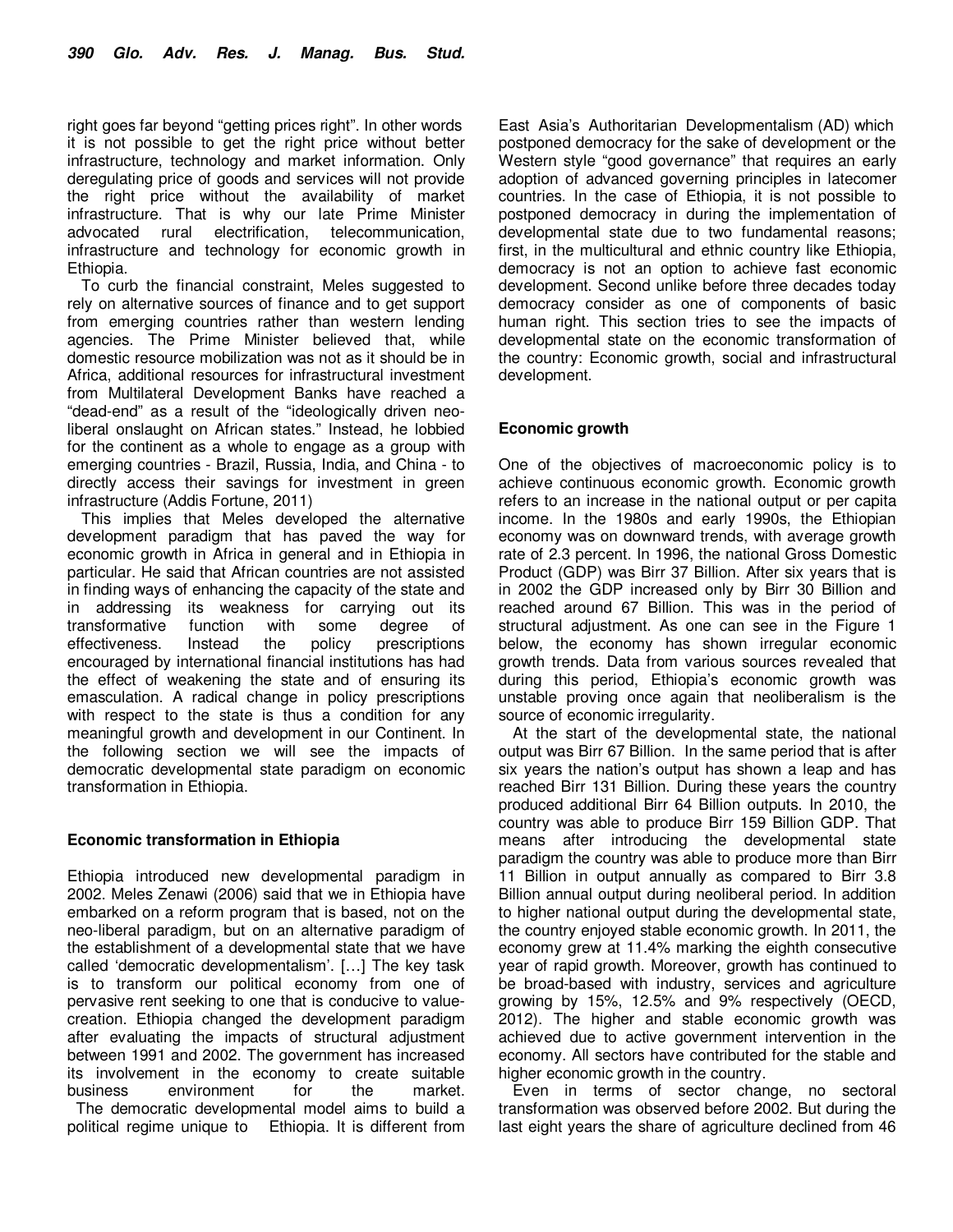percent to 41 percent in 2010. Even if the industry was stagnant during this period, for the first time in the history of Ethiopia's economy, the service sector share reached 46 percent of the national economy. Such an extraordinary kind of strong economic growth achievement at the time of world financial crisis and higher inflation in the country proves transformation is possible.

As you can see in the Figure 2 below the per capita income of the nation was not above 600 USD between 1985 and 2000 based on purchasing power parity. But after the nation started to implement the developmental state policy, the per capita income has started to increase at a higher rate. Thus the per capita income which was stagnant before 2000, has reached 971 USD in 2011. Within eight years the per capita income increased by more than 350 USD. According to the 2011 Human Development Report released, Ethiopia's HDI was 0.363 showing massive improvements in Human Development Index (HDI), The country has the third fastest annual HDI growth rate in the world since year 2000 that means this growth is a dividend of the democratic developmental..

According to Asnake Kefale (2011) Assistant Professor of Political Science and International Relations, Addis Ababa University, the double digit GDP growth rate which the country (Ethiopia) achieved for the last several years since 2003/04 has somehow boosted the confidence of the government in its developmental path. Such economic performance has shown also decline in the income inequality at the national level. According to the findings of the 2011 Household Income and Expenditure Survey, which also showed that income inequality, as measured by the Gini coefficient, declined slightly from 0.30 to 0.29 between 2004/05 and 2010/11. Inequality continues to be higher in urban areas than in rural areas.

#### **Social development**

Many argue that the involvement of government in the economy enhance social development by allocating necessary resources for health, education, drinking water and other social safety nets. The absence of government in the economy has shown increase in poverty incidence and social exclusion from the benefit of economic growth. One of the features of developmental state is to improve the social well being. Market does not care for those who do not have ability to pay market price. Some time market violates our social entitlements to get health services, education, dirking water and other social services. As you can see in the table 1 below, the health coverage in the country has increased from 40 percent in 1995 to 60 percent in 2002. During this period the health coverage only increased by additional 20 percent. But between 2002 and 2010, the health coverage increased from 60 percent to 89 percent. Within eight years the nation has managed to increase its

health coverage by 29 percent. The introduction of health extension program in the country has played the major role for health coverage performances. In regards to the health faculties, the number of health centres in 1995 was 246. This number has increased to 412 in 2002. Within seven years, the country managed to construct 166 new health centres. After 2002 that means within eight years the nation was able to construct more than 1500 health centres. In the same period, the country managed to construct 42 hospitals and by 2002 it managed to construct 85 hospitals. Such success in the health sector was not due to the demand and supply marker principles rather due to the active involvement of the government in the health sector development by designing the Health Sector Development Program (HSDP).

In the education field too, the year between 2002 and 2010 witnessed massive construction of education facilities and increased number of student enrolment. The number of students in higher education has increased from 30.5 thousand in 1995 to 77.1 thousand in 2002. During these seven years, the additional new student that joined the higher institution was only 27 thousand. The number of students in the higher institution reached 260 thousand in 2010. Just within eight years the nation's higher educational enrolment number increased by 130 thousand students. Such increment in student enrolment in the higher institutions is achieved by the active involvement of the government to increase access to higher institutions in the country.

Neoliberal development paradigm encourages government provision of education only in primary rather than higher institutions. Such approach increases income inequality and deprives the right of a nation to get higher education. Ethiopia under developmental state provides access to higher institutions for the entire nation rather than providing only for those who are able to pay for higher institutions services.

The social development during developmental state was not only in terms of education and health sector, but also in all other components of social development. You can see in Table 1 above the performances of drinking water supply coverage in the country. Clean drinking water is a key development target with massive impact on health and economic progress. The success in these can contribute to wide ranged social developments in the country and reduce the incidence of poverty. The incidence of poverty which was 49.5 percent in 1995 has declined to 41.9 percent in 2002. Therefore within seven years the incidences of poverty has declined by around 8 percent. But during the developmental state, the incidence of poverty has declined from 41.9 percent in 2002 to 29.6 percent in 2010. Its decline was to about 11.3 percent in this period.

During developmental state, the nation managed to reduce poverty incidence by round 20 percent. In the same number of years, due to different development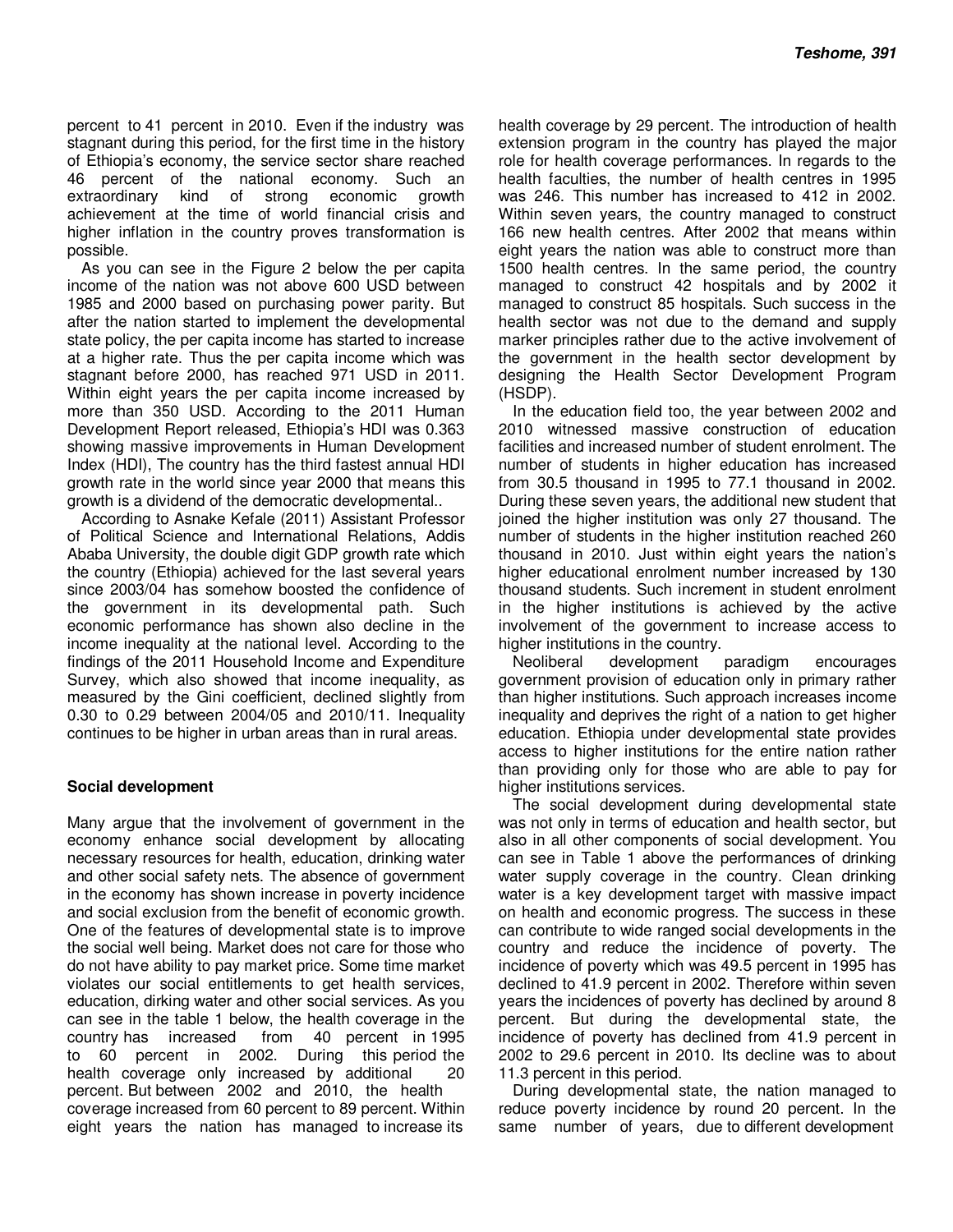

Source: CSAabstract, 2003 and 2011

 **Figure 1**. Economic growth rate in Ethiopia between 1995 and 2012

 **Table 1:** Social development in Ethiopia before and after developmental state

| S.N | <b>Indicator</b>                        | Before developmental state |         | After developmental state |           |
|-----|-----------------------------------------|----------------------------|---------|---------------------------|-----------|
|     |                                         | 1995                       | 2002    | 2005                      | 2010      |
|     | Health sector development               |                            |         |                           |           |
|     | <b>Health Coverage</b>                  | 40                         | 60      | 71                        | 89        |
|     | Number of health enter                  | 246                        | 412     | 644                       | 1,787     |
|     | Number of hospital                      | 73                         | 115     | 131                       | 200       |
|     | Maternal mortality rate                 | 1400                       |         | 871                       | 590       |
|     | Child Mortality rate                    | 161.3                      |         | 121.0                     | 105.9     |
|     | Education sector development            |                            |         |                           |           |
|     | Primary school net enrolment rate (%)   | 36.6                       | 61.6    | 69                        | 88        |
|     | Secondary school enrolment ratio (%)    |                            | 17.1    | 25                        | 38.1      |
|     | Number of student in higher institution | 30538                      | 77077   | 91655                     | 260,241   |
|     | Total number of schools                 | 10772                      | 12,962  | 17,692                    | $30,301*$ |
|     | Total number of teachers                | 105892                     | 146,626 | 194,459                   | 323,576*  |
|     | Drinking water supply                   |                            |         |                           |           |
|     | National                                | 19.1                       | 34      | 35.9                      | 68.5      |
|     | Rural                                   | 9.6                        | 25      | 25.2                      | 65.8      |
|     | Urban                                   | 72.1                       | 85      | 92.4                      | 91.5      |
|     | Poverty incidence                       |                            |         |                           |           |
|     | National incidence of poverty (%)       | 0.495                      | 0.419   | 0.380                     | 29.6      |
|     | Rural incidence of poverty (%)          | 0.516                      | 0.411   | 0.385                     | 30.4      |
|     | Urban incidence of poverty (%)          | 0.365                      | 0.467   | 0.353                     | 25.4      |

\*-The data represents 2008/09

Source: CSA, 2003, 2006 and 2011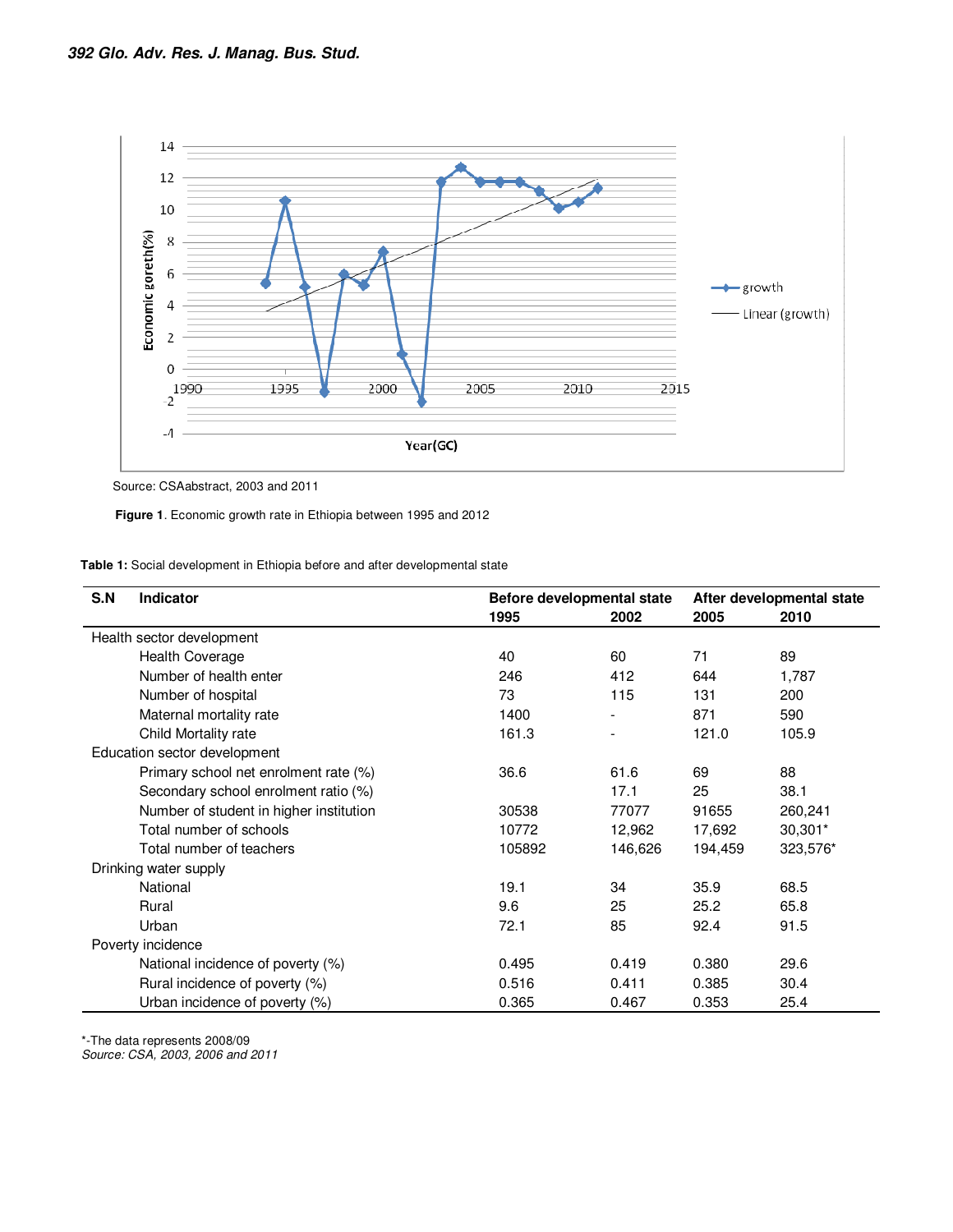

Source: Various UNDP reports

 **Figure 2.** Per capita income of Ethopia in selected year (based on PPP)

 **Table 2.** Transport and communication development between 1995 and 2010

| S.N | Indicator               | 1995  | 2002   | 2005    | 2010       |
|-----|-------------------------|-------|--------|---------|------------|
|     | Total road network (km) | 23812 | 30871  | 42.370  | 49.000     |
|     | Internet subscriber     |       | 9534   | 25.724  | 128.764    |
|     | Mobile subscribers      |       | 51.234 | 866,700 | 10,526,190 |

The annul progress report reveals that the road network in Ethiopia reached 52042KM Source: NBE, 2012

| S/N            | Hydro power completed before 2002 |          |                | Hydropower power completed after 2002 |          |                    |  |
|----------------|-----------------------------------|----------|----------------|---------------------------------------|----------|--------------------|--|
|                | <b>Power station</b>              | Capacity | Year completed | <b>Power station</b>                  | Capacity | Year completed     |  |
|                | Koka                              | 43.2     | 1960           | Gilgel Gibe I                         | 184      | 2004               |  |
| $\overline{2}$ | Tis Abay I                        | 11.4     | 1964           | Tekeze                                | 300      | 2009               |  |
| 3              | Awash II                          | 32.0     | 1966           | Gilgel Gibe II                        | 420      | 2010               |  |
| 4              | Awash III                         | 32.0     | 1971           | Tana-Beles                            | 460      | 2010               |  |
| 5              | Fincha                            | 134      | 1973           | Fincha-Amerti Nesh                    | 97       | 2012               |  |
| 6              | Melka Wakana                      | 153      | 1998           | Gilgel Gibe III                       | 1870     | Under construction |  |
|                | Tis Abav II                       | 73       | 2001           | Grand Ethiopian Renaissance Dam       | 6000     | Under construction |  |
| Total          |                                   | 478      |                | Total<br>1460 (completed)             |          |                    |  |

Source: EPA, 2012

paradigm shifts, Ethiopia experienced higher improvements in social welfare that brought marvellous social development in the country. Life expectancy at birth declined sharply in the 1980s, from 52 years in 1984 to 46.4 years in 1991, probably because of the HIV/AIDS pandemic (Forum for the Environment, 2009), civil war and famine. Health care services and development measures has been taken by the government of Ethiopia since early 1990s has improved life expectancy from 46.4 years in 1991 to 59.3 in 2011. In the same way despite the regular cycle of droughts in parts of the country, the number of emergency beneficiaries has dropped from 15 million in 2003 to a maximum of 5.6 million (USAID, 2012).

#### **Infrastructure development**

Infrastructure is basic basic physical and organizational structures needed for the operation of a society or enterprise, or the services and facilities necessary for an economy to function. It can be generally defined as the set of interconnected structural elements that provide framework for supporting an entire structure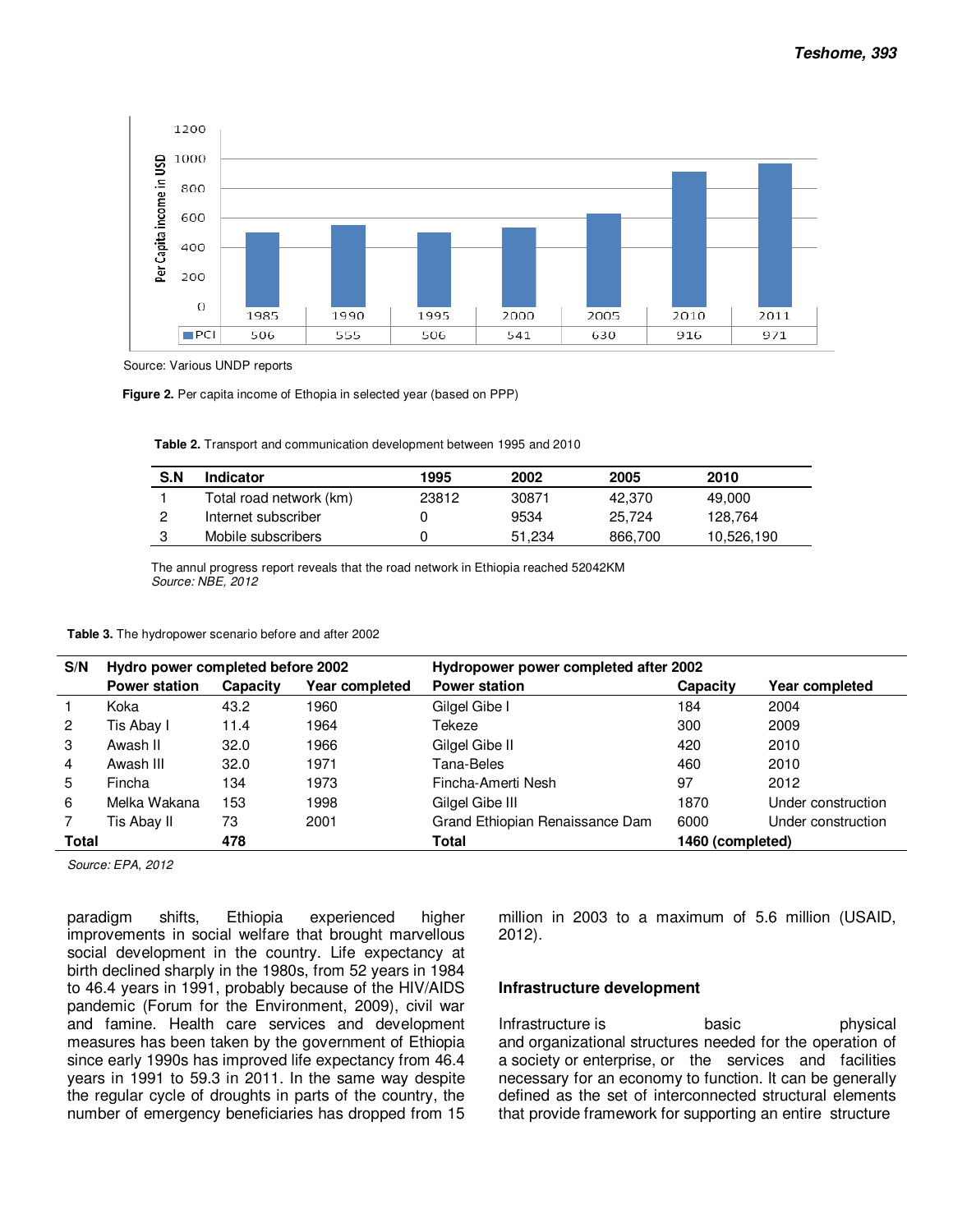of development. The term infrastructure typically refers to the technical structures that support a society, such as roads, bridges, electrical grids, telecommunications, and so forth, and can be defined as "the physical components of interrelated systems" providing commodities and services essential to enable, sustain, or enhance societal living conditions in the country.

The availabilities of infrastructure increase production and productivities. Further the efficient and easily accessible infrastructure reduces cost of production that reduces the prices of goods and services. This improves the purchasing power of the society. Ethiopia is characterized as having lower infrastructure as compared to the developing countries. Such situation was an obstacle for economic and social development in the country. Infrastructure contributed to 0.6 percentage points to Ethiopia's annual per capita GDP growth over the last decade. Raising the country's infrastructure endowment level to that of the region's middle-income countries could lift annual growth by an additional 3 percentage points (World Bank, 2010). Realizing this fact, Government of Ethiopia (GoE) has embraced massive infrastructural development in the country. In this section I will focus on road, communication and hydropower construction.

# **Transport and communication**

Transport and communication facilities are vital infrastructure of a modern economy. The social return of transport and communication is higher as compared to the private return. One of the priorities that received more government investment in Ethiopia is transport and communication. A well-developed road transport and communication sector in developing countries is assumed to fuel up the growth process through a variety of activities of the development endeavors of a nation. Among these, creation of market access opportunities for agricultural products is the major one. Besides, they are essential for expanding education, health service provision, trade facilitation – both within the country and the export market, and better public as well as private service provisions, including banking and insurance services, to the destitute and marginalized rural dweller.

In 1995, the total road network was 23 thousand KM. In 2002, the road network reached 30.8 thousand KM. During this period the rural network has expanded by 7 thousand KM with the annual construction of 0.87 thousand KM. But between 2002 and 2010, the road network has increased from 30 thousand KM in 2002 to 49 thousand KM in 2010; In 2011, the Ethiopian road network reached 53,143 KM (NBE, 2012). Just within eight years, the road network has increased by 19 thousand with annual growth of 2.3 thousand KM. Such higher road construction was achieved not by market principles, rather by an active involvement of the

government from policy design and massive government expenditure. No private sector was interested to spend money in road construction in Ethiopia due to market failure. This scenario will likely to continue in the near future. Thus it will remain the duty of developmental state at least in the medium terms for road sector development in Ethiopia.

Communication refers to the flow of information from one place to another place. The availability of information at the right place and at the right time accelerates economic development by enhancing productivity and production. Here I will refer to Internet and mobile subscribers. In 1995, there were no Internet and mobile subscribers. In 2003 the number of Internet subscribers has reached around 9.5 thousand people. In 2010, the number of Internet subscribers increased to 128.7 thousand. Just within eight years the change in the number of Internet subscribers was 119 thousand people with 14 thousand new Internet subscribers annually. At the same time the number of mobile subscribers reached 10 million from 51 thousand people. Between 1995 and 2002, the new number of mobile subscribers was only 51 thousand bringing to 0.4 percent new mobile subscribers between 2002 and 2010. In other words, the performance of mobile subscribers during the developmental state was 200 percent higher than the neoliberal period.

Such performance has not been appreciated by few scholars like Professor Dambisa Moyo, Professor Dambisa Moyo is the author of the book "DEAD AID" in Africa who said the Ethiopian government is not willing to privatize the Ethiopia Telecom to prevent the freedom of its citizen. For such scholars changing ownership of the Ethiopia Telecom is panacea to the development of the communication sector in the country and the exercise citizen freedom. But the data revealed that the performance between 2002 and 2010 was not achieved by the private sector rather it is achieved by the government owned enterprise. I personally do not believe the change in ownership as the solution for the development of telecommunication sector in Ethiopia.

I actually believe it is possible to improve the Ethiopia Telecom operation by modernizing or outsourcing the management practice without changing ownership. For instance according the NBE (2012), the sector obtained 6.9 billion birr profit in 2011 that will be used for rural development in the country. If the Ethiopia Telecom was under private sector, this profit could have been used more for private return investment than social return investment like rural electrification and road construction.

# **Hydropower construction**

The economic growth of the nation depends on the availability of energy in the economy. Ethiopian economy is mainly dependent on traditional sources that take the major sources of energy in the country. The higher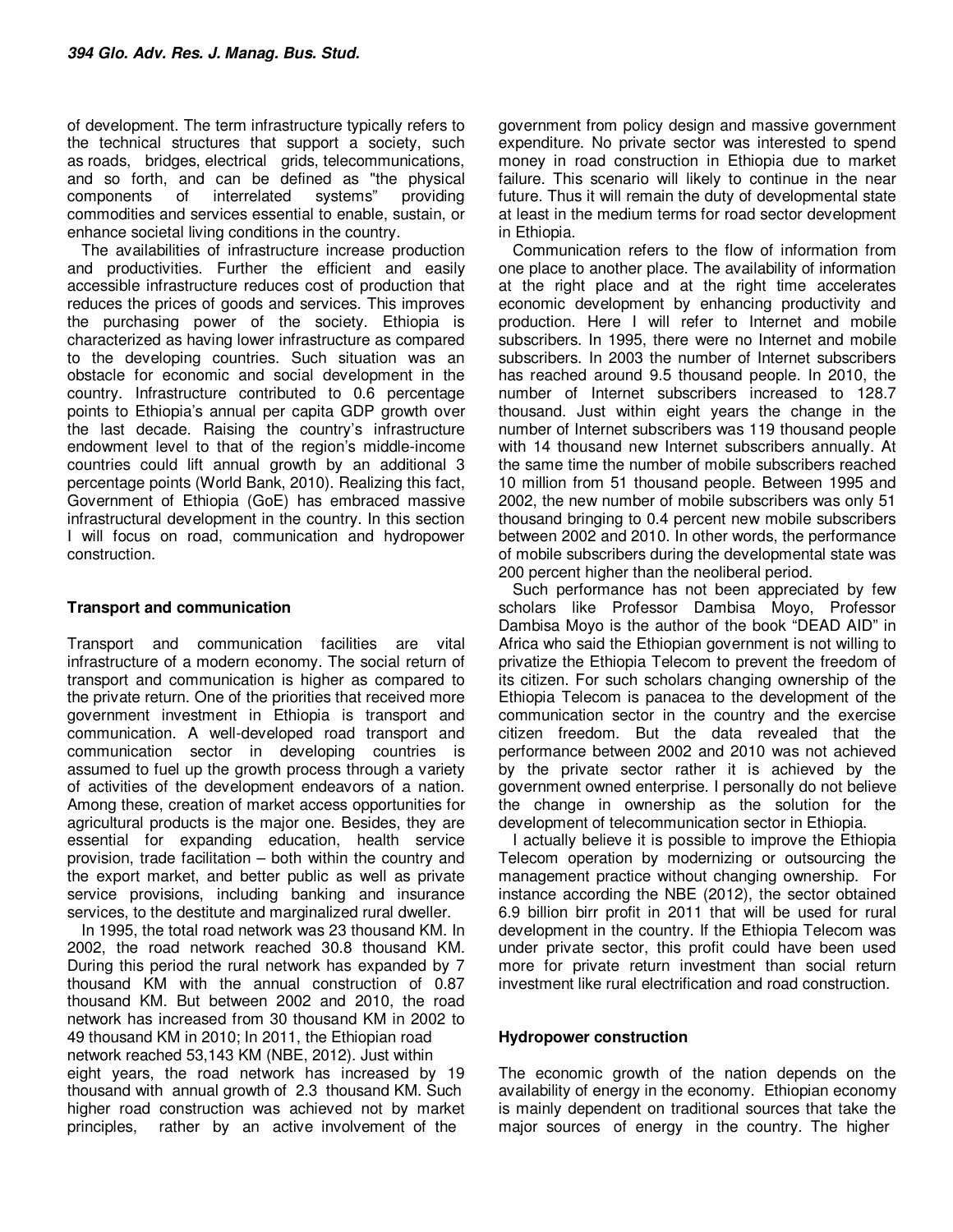dependency in fuel wood energy has increased deforestation and land degradation in the country. The current government thus has developed energy policy to increase and diversify the sources of energy supply in the country. Before 2002, the country was producing only 478 MW. Between 1991 and 2002 the national economy obtained only 226 MW. That means the annual production of the hydropower supply was only 19 MW. But after 2002, just within ten years the country managed to produce additional 1460 MW. In other ward the government able to supply 146 MW annually.

Today the country is able to produce around 2000 MW without including the projects that are under construction. When we include the hydropower under construction, the nation's hydropower energy supply would reach 9808 MW. In the PASDEP, It refers to a Plan for Accelerated and Sustained Development to End Poverty (PASDEP), years (2005-2010) the Ethiopian Electric Power Corporation (EEPCO) stretched transmission lines from 8,380 km (2004/5) to 12,147km (2009/10) while power substation lines mushroomed from 25,000 km to 126,038 km. I hope this not the outcome of Milton Freedom's neoliberal policy that says markets provide efficient groundwork for what the economy needs. This incredible hydropower supply happened in Ethiopia due to the active government intervention in the economy where the private sector cannot be involved.

In addition to the economic development, the country experienced with financial sector development, higher government revenue mobilization and increase number of private sector. Today in Ethiopia private banks are around 14 private banks and there are also around 30 microfinance institutions in 2011. The total number of bank branches increased from 562 in 2007 to 970 in 2010. In the same way the nation's resource mobilization capacities has increased from birr 11 billion in 2002 to 45.3 billion birr in 2010. In the same ways, the number of the private sector in the manufacturing sector has increased in the countries. For instance in 2001, the number of private manufacturing sector were 766. After nine years, the number of private manicuring sector has reached to 1,766. In the same period the public manufacturing sector has increased from 143 to 164. In Ethiopia during the developmental state the number of private sector business enterprise has increased more than the number of public business enterprise. In other word developmental state is the haven for private sector development in Ethiopia.

#### **CONCLUSION AND RECOMMENDATION**

Development paradigm refers to the complete set of thought that provide an effective policy and institution for improving the welfare of the societies. The major two types of development paradigm are neoliberal and developmental paradigms. The former promote minimal

government intervention and the later encourage more government intervention. The neoliberal development paradigm has been rejected by our late prime Minster Meles Zenawi. Unlike the other African leaders, Meles Zenawi criticized the neoliberal developmental state and proposed a democratic developmental state as an alternative for neoliberal development paradigm.

According to Meles, democratic developmental state encompasses the view that state intervention is necessary not merely to correct market failures arising out of scarce capital, externalities, and technological improvements but also to achieve long-term capital accumulation and society-wide developmental goals. Our late prime Minster strongly promoted the democratic developmental state that focuses more on government intervention in infrastructure and technology capacity accumulation. During the last two decades, in Ethiopia, several processes and structures have been put into place, to help millions of Ethiopia's poor to break free from the intergenerational cycle of poverty. Investments in education and health sectors have been scaled up and the human development indicators have been improved. Such government effort have really enhanced the well being of the nation by attaining fast economic growth, more social development and higher life expectancies.

During the developmental state, the nation's economy experienced broad base and continued economic growth. This economic growth realised by massive infrastructural provision and social development. Beside these economic performances, still the country is facing the twin challenges: inflation and trade imbalance. Few scholars wrongly blame government intervention for these problems. This does not indicate market mechanisms alone solve the economic problems in Ethiopia. The solution now and in the future will be to enhance state capacity and increase the supply side of the economy and diversify export to reduce trade deficit. Here the only solution is democratic developmental state that was developed by our hero the late Prime Minister. Meles already showed us the light at the end of tunnel. From here on nobody can uproot Ethiopia from its social and economic development that emerged during the last eight years.

#### **REFERENCE**

- ADB (2010). The African Development Bank Group Chief Economist Complex, Economic Brief. 1(5).
- Alazar K (2012). The Late Prime Minister Meles Zenawi and the Issue of State, Democracy and Development, Addis Ababa, Ethiopia
- Tessema DA (2012): the impact of state policies and strategies in Ethiopia's development challenge , University of South Africa (UNISA)
- Asnake K (2011). Narratives of Developmentalism and Development in Ethiopia: Some preliminary explorations

CSA, Statistical Abstract, various issues

David MT (2010). Developmental States and the Legal Order: Towards a New Political Economy of Development and Law, University of Wisconsin-Madison